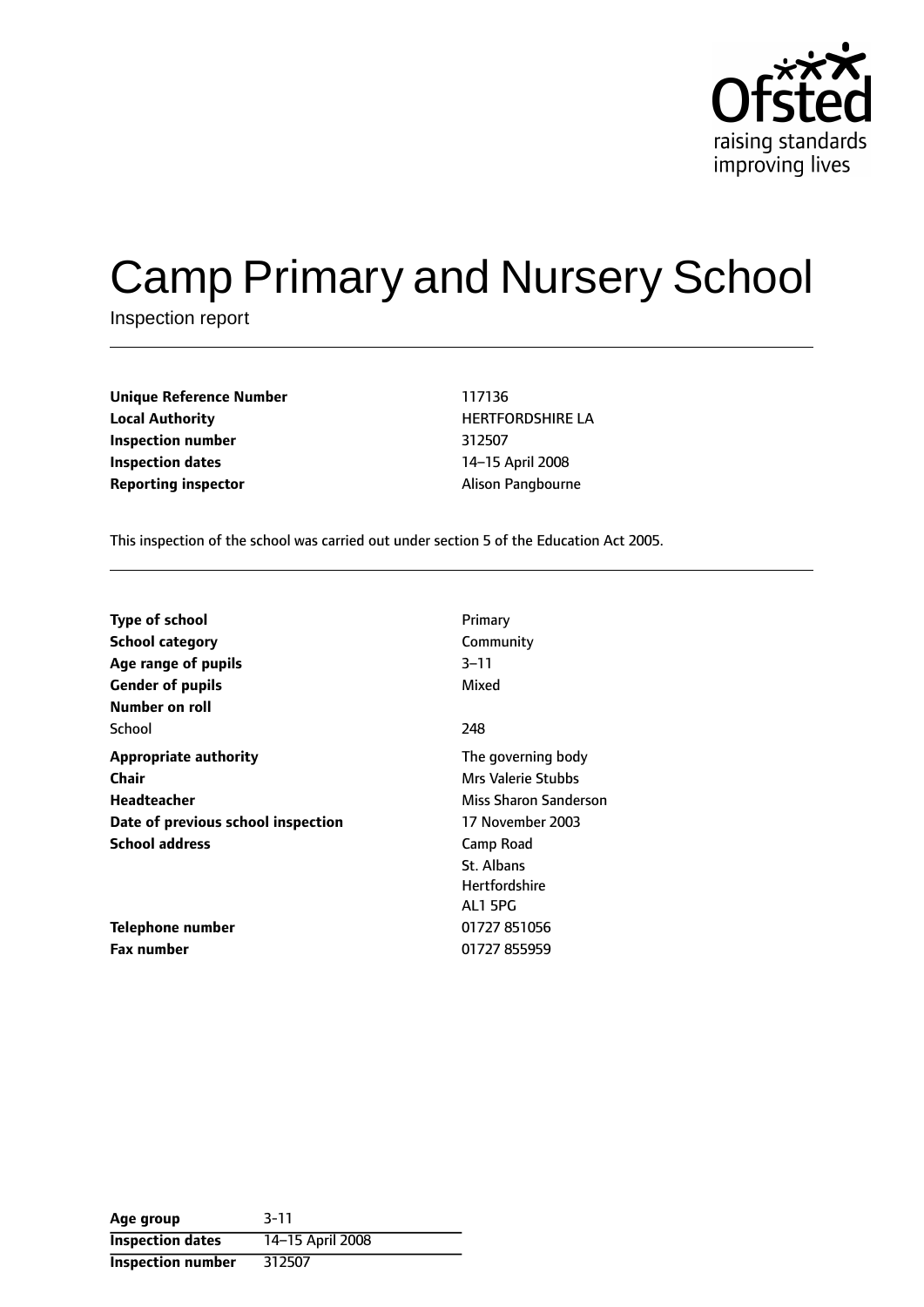.

© Crown copyright 2008

#### Website: www.ofsted.gov.uk

This document may be reproduced in whole or in part for non-commercial educational purposes, provided that the information quoted is reproduced without adaptation and the source and date of publication are stated.

Further copies of this report are obtainable from the school. Under the Education Act 2005, the school must provide a copy of this report free of charge to certain categories of people. A charge not exceeding the full cost of reproduction may be made for any other copies supplied.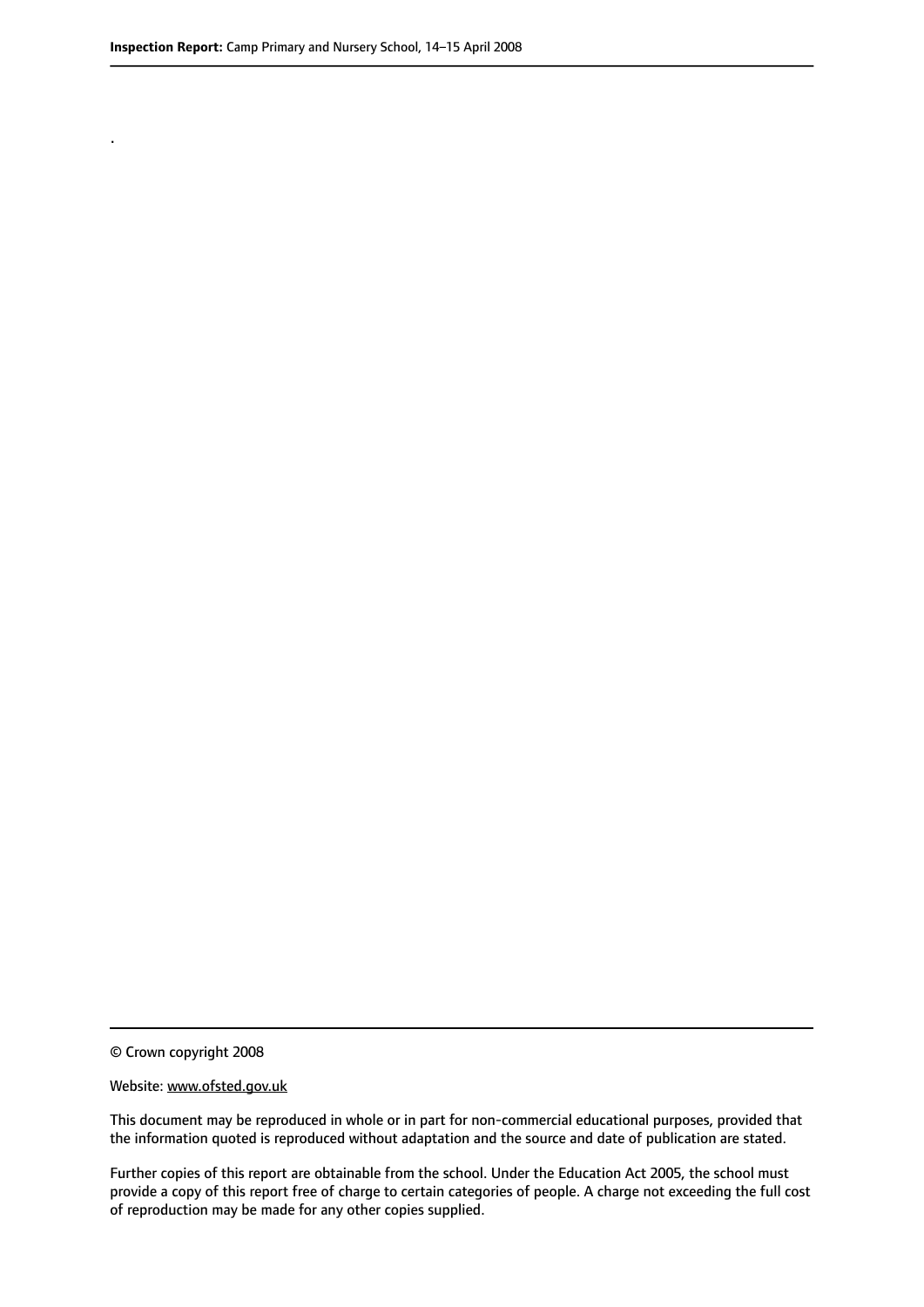# **Introduction**

The inspection was carried out by two Additional Inspectors.

#### **Description of the school**

This is an average size primary school. Almost half the pupils come from White British backgrounds and about one quarter from Sylethi Bangladeshi families, while the rest represent a wide range of ethnic heritages, such as Indian, Pakistani, European and mixed race. The proportion of pupils who speak English as an additional language is much higher than in most schools and many of them speak little or no English when they start school. The profile of the school is slowly changing, with fewer children with English as an additional language entering Reception than has been the case historically. The proportion taking a free school meal is above average as is the proportion of pupils with statements of special educational need. When children enter the Nursery their attainment is mostly well below average, particularly in social and language skills, although this is not the case for all children. The proportion of pupils joining or leaving the school other than at the usual times is high. The school has recently been awarded the Inclusion Quality Mark and the Investors in People award.

#### **Key for inspection grades**

| Grade 1 | Outstanding  |
|---------|--------------|
| Grade 2 | Good         |
| Grade 3 | Satisfactory |
| Grade 4 | Inadequate   |
|         |              |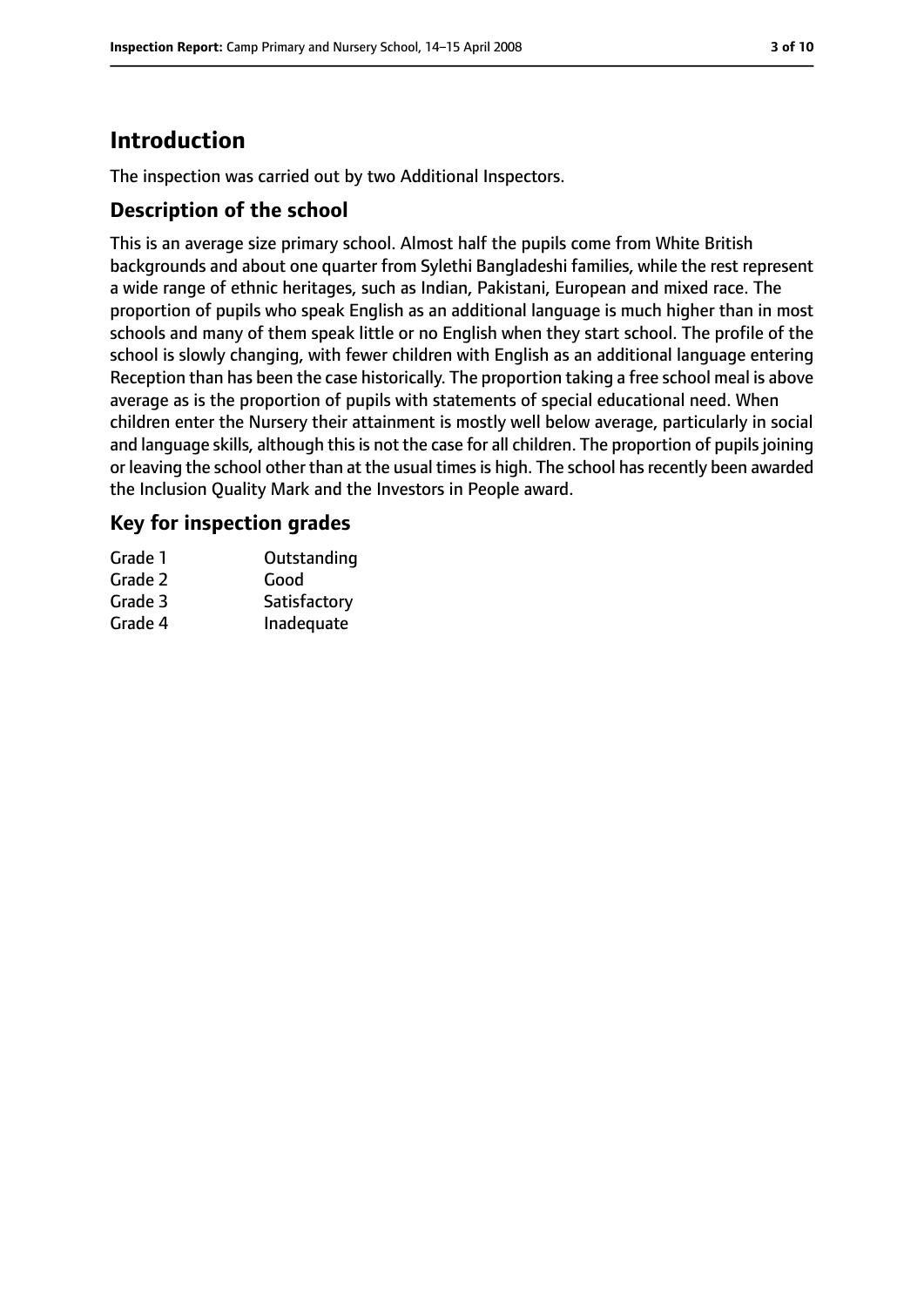## **Overall effectiveness of the school**

#### **Grade: 2**

The local community holds Camp School in very high regard. Parents are overwhelmingly positive about it. One wrote, 'Camp School is like an extended family'. The pupils agree, saying, 'Camp is a brilliant and very special school'. This is a good school. Fundamental to its success is the outstanding leadership of the headteacher and her deputy. They have developed a committed team of teachers, support staff and governors, who continually strive for improvement. This is a school where every pupil is important. Everything that the school does is closely monitored and initiatives are introduced to eliminate any areas of weakness. For example, the school identified standards in mathematics as being not as high as they should be, particularly for pupils who speak English as an additional language. Special programmes to help these pupils develop the mathematical language that they need were introduced and standards are now rising. Support was also put in place to help boys from Bangladeshi backgrounds who were struggling with writing and here, too, standards are rising.

Year groups are often small and standards vary year on year. Sometimes new arrivals speak little or no English. However, all pupils, including those who speak English as an additional language and those who find it hard to learn, make good progress from their starting points and achieve well. In 2007, standards in Year 2 were below average in reading and writing, and were average in mathematics. Standards in Year 6 were below average in English, mathematics and science. This year group was not typical because almost half had joined the school after Year 3 and one fifth arrived in Year 6, missing much that the school offers. There are several reasons why pupils achieve well. The quality of teaching is good and the stimulating curriculum, enriched by a wide range of visits and visitors, interests the pupils and encourages them to learn. Excellent partnerships with parents and the many activities provided by the school to help them support their children make a significant impact on progress. The school benefits from its links with many outside agencies. The ratio of adults to pupils is very high, with the result that pupils have plenty of individual and small group help.

Pupils' personal development is outstanding. Their spiritual, moral, social and cultural development is excellent, reflecting the caring ethos of this culturally diverse school. Consequently, behaviour is exceptionally good and pupils are polite and friendly. The older pupils take pleasure in their roles in helping the younger ones. Pupils enjoy coming to school, but attendance is slightly below average, despite the school's stringent efforts to improve it. Pupils receive excellent care, guidance and support, so that they grow in confidence. The exceptional emphasis on healthy lifestyles and keeping safe means that pupils are particularly knowledgeable about keeping fit. The way in which pupils contribute to the community both in and out of school is excellent. Leadership and management are good. Most subject leaders fulfil their roles effectively, and some are developing them to include the tracking of performance. Governance is outstanding. The governors are very committed and challenge the school to do its best. Self-evaluation is accurate and the good progress since the previous inspection shows that the school has a good capacity for continued improvement.

#### **Effectiveness of the Foundation Stage**

#### **Grade: 2**

Parents are very positive about the start their children receive. One wrote, 'The teachers and nursery nurses clearly care about my child's happiness and education.' About a third of the children in Nursery go on to join the Reception class. By this time, attainment is below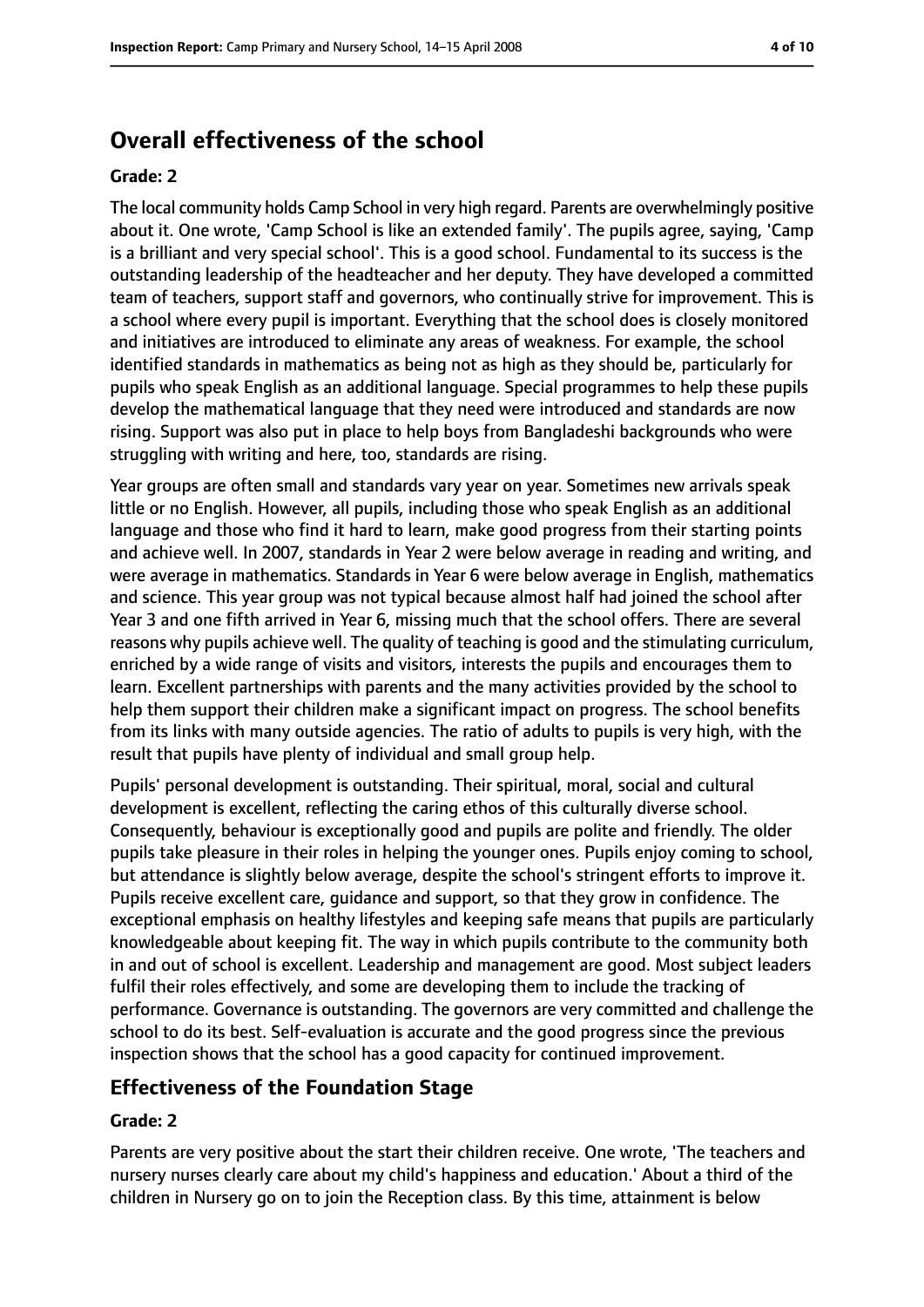expectations for their age. Children make good progress through the Foundation Stage but few reach national expectations by the beginning of Year 1 because they have so much ground to make up. They achieve well because the quality of teaching is good and staff make learning fun. For example, Nursery children move like a train, making appropriate sounds to encourage them to move in a line. The children love coming to school. One said, 'I love the school as big as 158 blue whales and all the planets in space!' Good leadership of the Foundation Stage ensures that activities meet the children's needs and that the curriculum is relevant and interesting. The school is currently strengthening the leadership of the Foundation Stage by clarifying these roles. All adults take every opportunity to develop the children's language and social skills and behaviour is good.

#### **What the school should do to improve further**

■ Raise standards in writing and mathematics across the school by further extending the strategies already in place.

## **Achievement and standards**

#### **Grade: 2**

All pupils achieve well. In 2007, the proportion reaching the higher level 3 was above average in mathematics and below average in reading and writing in Year 2. By the end of Year 6, the proportion reaching the higher level 5 was well below average in English and below average in mathematics and science. Standards this year are below average in reading and writing and average in mathematicsin Year 2. They are average in English and above average in mathematics in Year 6. More pupils are expected to reach the higher levels. This is a positive outcome from the support given to help pupils, particularly those who speak English as an additional language, to improve.

## **Personal development and well-being**

#### **Grade: 1**

Pupils are very keen to learn and do their best. They have an excellent understanding of the diversity of cultures represented in their school and elsewhere. Consequently, they mature into tolerant and caring individuals. They develop a very strong sense of responsibility to their school and local community by acting as eco-champions, peer mediators, who help others to solve their problems, and 'buddies'. The eco-champions help others to learn about recycling, saving water and electricity. Pupils' behaviour is outstanding, supported by the excellent systems of guidance. By Year 6, pupils are exceptionally well prepared to stay safe by means of lessons on Internet safety, bullying, and sex and relationships among others. It is no surprise that the school has received a second accreditation as a Healthy School, when Reception children describe the dangers of eating too many sweets and the benefits from exercise. Pupils are building a good foundation for later life and the next stage of their education.

## **Quality of provision**

## **Teaching and learning**

#### **Grade: 2**

Teachers have high expectations and use interesting methods to motivate the pupils. Teaching assistants are deployed effectively to ensure that all pupils, and especially those who find it hard to learn and those who are learning English, get plenty of support to take part in lessons.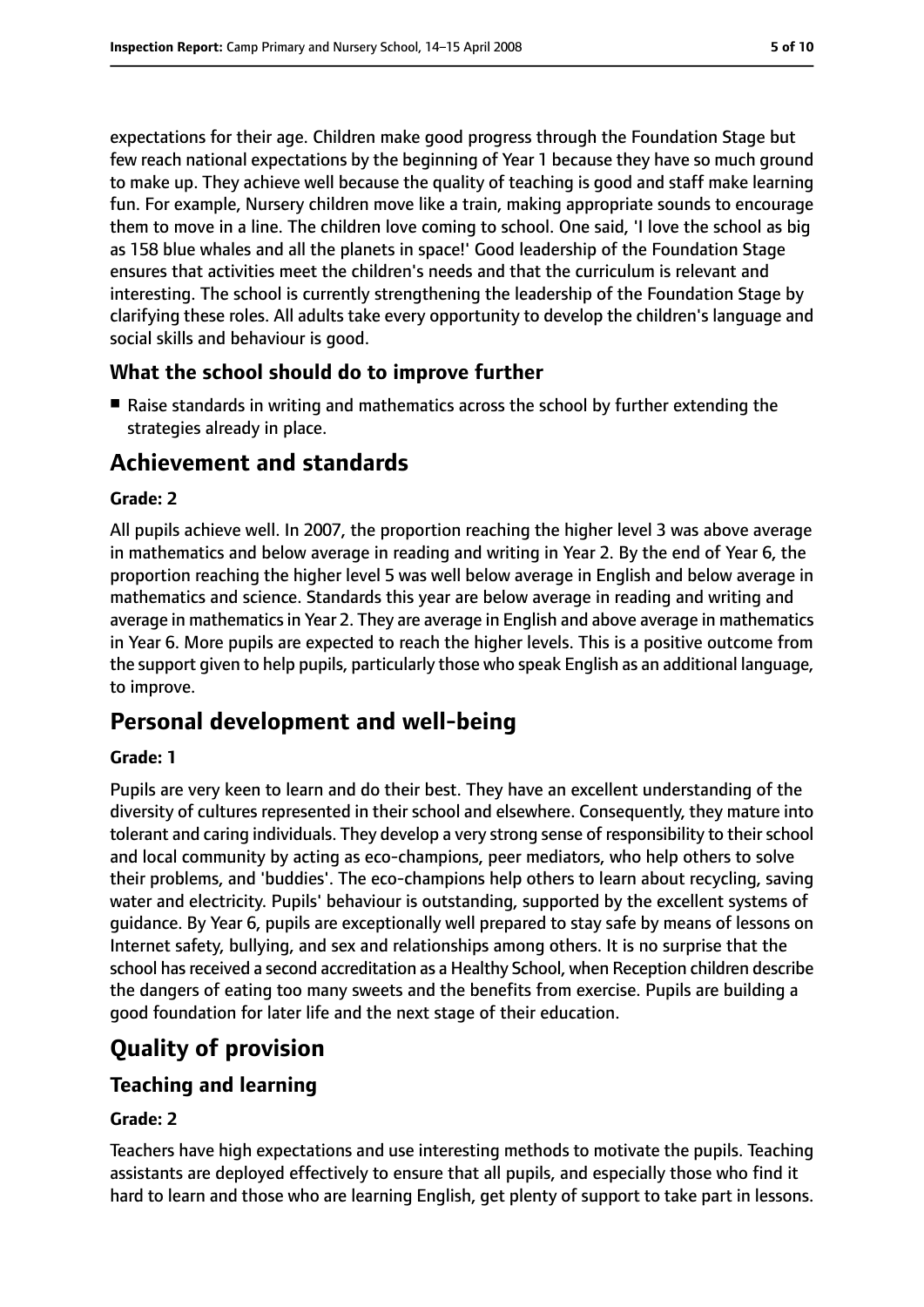Lessons begin with an introduction including information for pupils about what they are going to learn. Pace is brisk and teachers use questions well to include all pupils. Different tasks are set according to their attainment. Good relationships mean that pupils are willing to ask questions and behaviour is managed very well. In the very best lessons, pupils are encouraged to check how successful they have been in meeting the purpose of the lesson but this is not consistent. Assessment procedures are good and teachers have a clear view of the next steps in learning. Work is marked well to show what pupils have learned but does not yet include comments that show them how to improve.

#### **Curriculum and other activities**

#### **Grade: 2**

The imaginative curriculum has been revised this year but has not been in place for long enough to have a noticeable impact on achievement. It is based around the personal, social and health education curriculum with cross-curricular links. It includes practical experiences, sometimes in the extensive grounds, that appeal to the pupils' interests. Provision for English has a high focus and contributes to the improving standards. For example, the younger pupils enjoy the regular 'Phonic Carousel' where pupils from Reception and Key Stage 1 are grouped according to their needs to learn sounds. Pupils in Years 3, 4 and 5 learn French. An exceptionally wide range of activities outside the school day, including some requested by the pupils, enriches the curriculum. Art has a high profile, with many attractive displays of high quality.

#### **Care, guidance and support**

#### **Grade: 1**

This is an extremely caring school. A parent wrote, 'The children are all individually nurtured and each one is treated with respect.' Procedures for safeguarding pupils and for child protection are in place. Progress is monitored very closely and support is provided for any who are falling behind or leaping ahead. Those who need extra help with English, mathematics or behaviour are identified early. Parents are helped to become involved with their children's learning, for example through basic literacy and numeracy classes, family reading workshops and mathematics courses. Pupils have targets to help them improve in writing and in personal development.

## **Leadership and management**

#### **Grade: 2**

The headteacher is skilled in acquiring additional funding to provide extra experiences for pupils. Children who may need extra support are identified in the pre-school group so that they can make the best possible start in Nursery. This is already raising standards. Senior staff fulfil their responsibilities effectively. There are some inconsistencies in middle management where some staff are developing their roles, for example in the tracking of progress. The governors have an excellent understanding of the school through their involvement in planning forschool improvement and their thorough monitoring. They have an extremely good understanding of what the school's data tells them. Governors check the outcomes of their decisions, for example, to fund a high number of support staff, which is having a positive impact.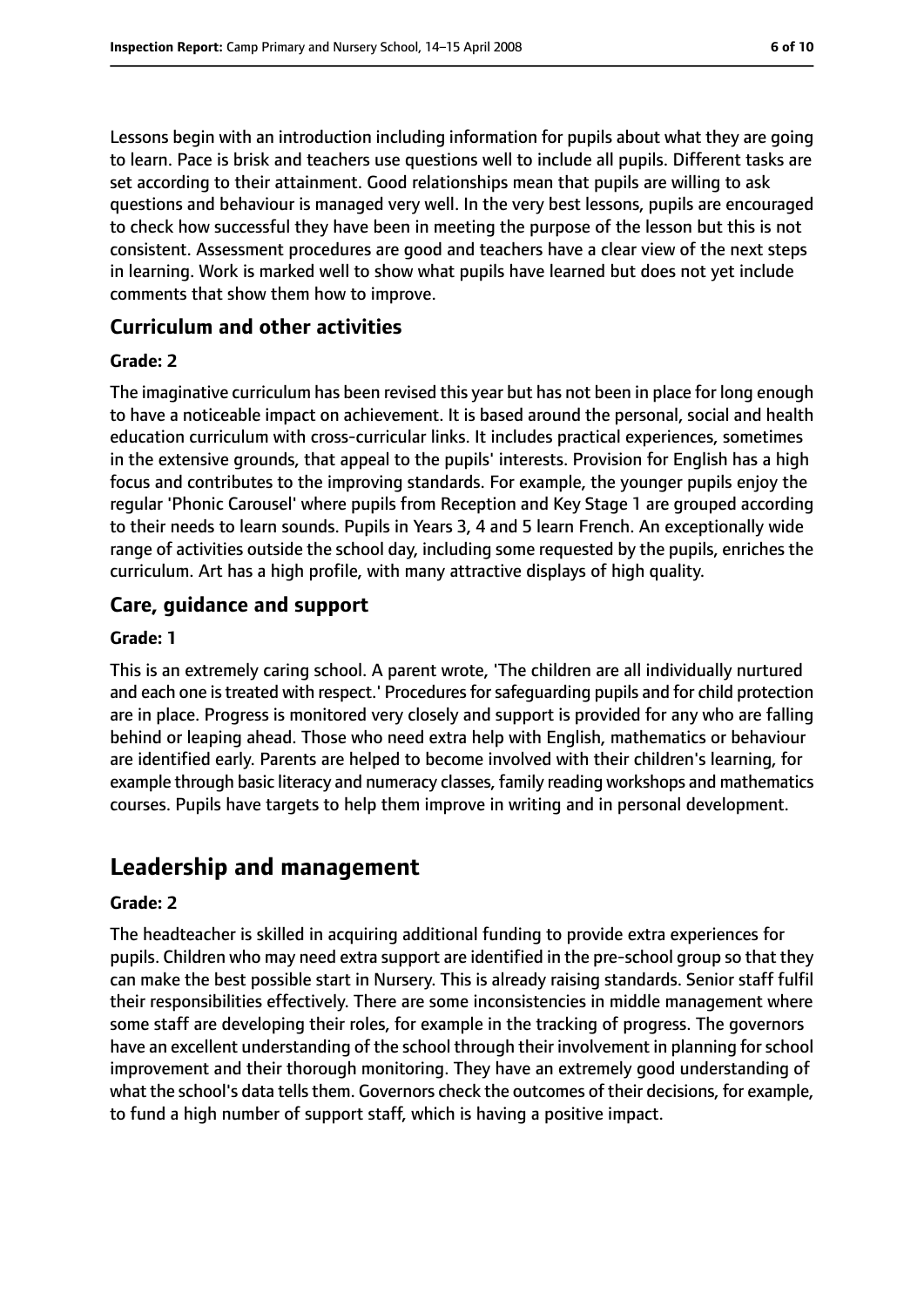**Any complaints about the inspection or the report should be made following the procedures set out in the guidance 'Complaints about school inspection', which is available from Ofsted's website: www.ofsted.gov.uk.**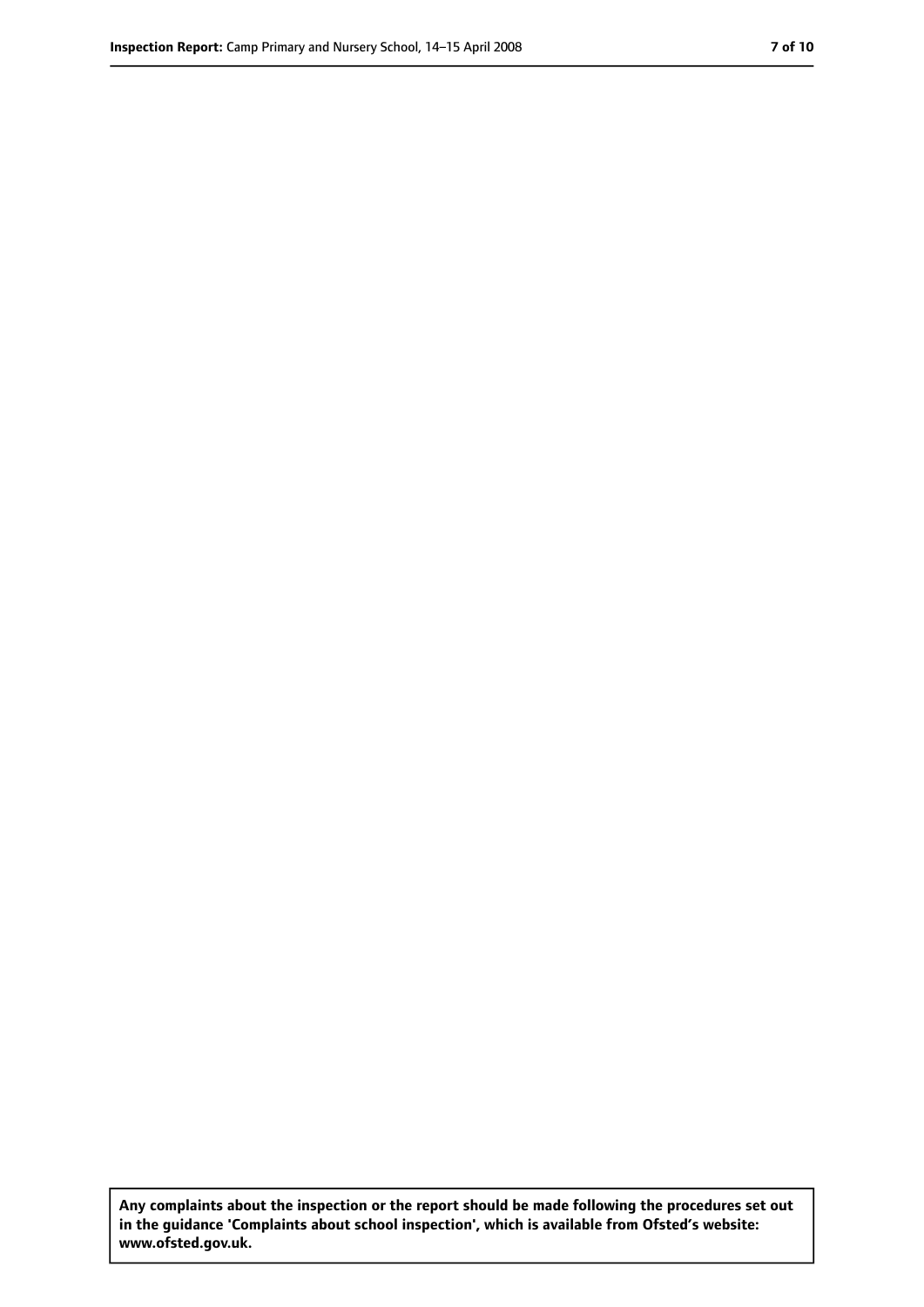# **Inspection judgements**

| $^{\backprime}$ Key to judgements: grade 1 is outstanding, grade 2 good, grade 3 satisfactory, and | <b>School</b>  |
|----------------------------------------------------------------------------------------------------|----------------|
| arade 4 inadeguate                                                                                 | <b>Overall</b> |

## **Overall effectiveness**

| How effective, efficient and inclusive is the provision of education, integrated<br>care and any extended services in meeting the needs of learners? |     |
|------------------------------------------------------------------------------------------------------------------------------------------------------|-----|
| Effective steps have been taken to promote improvement since the last<br>inspection                                                                  | Yes |
| How well does the school work in partnership with others to promote learners'<br>well-being?                                                         |     |
| The effectiveness of the Foundation Stage                                                                                                            |     |
| The capacity to make any necessary improvements                                                                                                      |     |

#### **Achievement and standards**

| How well do learners achieve?                                                                               |  |
|-------------------------------------------------------------------------------------------------------------|--|
| The standards <sup>1</sup> reached by learners                                                              |  |
| How well learners make progress, taking account of any significant variations between<br>groups of learners |  |
| How well learners with learning difficulties and disabilities make progress                                 |  |

## **Personal development and well-being**

| How good is the overall personal development and well-being of the<br>learners?                                  |  |
|------------------------------------------------------------------------------------------------------------------|--|
| The extent of learners' spiritual, moral, social and cultural development                                        |  |
| The extent to which learners adopt healthy lifestyles                                                            |  |
| The extent to which learners adopt safe practices                                                                |  |
| How well learners enjoy their education                                                                          |  |
| The attendance of learners                                                                                       |  |
| The behaviour of learners                                                                                        |  |
| The extent to which learners make a positive contribution to the community                                       |  |
| How well learners develop workplace and other skills that will contribute to<br>their future economic well-being |  |

## **The quality of provision**

| How effective are teaching and learning in meeting the full range of the<br>learners' needs?          |  |
|-------------------------------------------------------------------------------------------------------|--|
| How well do the curriculum and other activities meet the range of needs<br>and interests of learners? |  |
| How well are learners cared for, quided and supported?                                                |  |

 $^1$  Grade 1 - Exceptionally and consistently high; Grade 2 - Generally above average with none significantly below average; Grade 3 - Broadly average to below average; Grade 4 - Exceptionally low.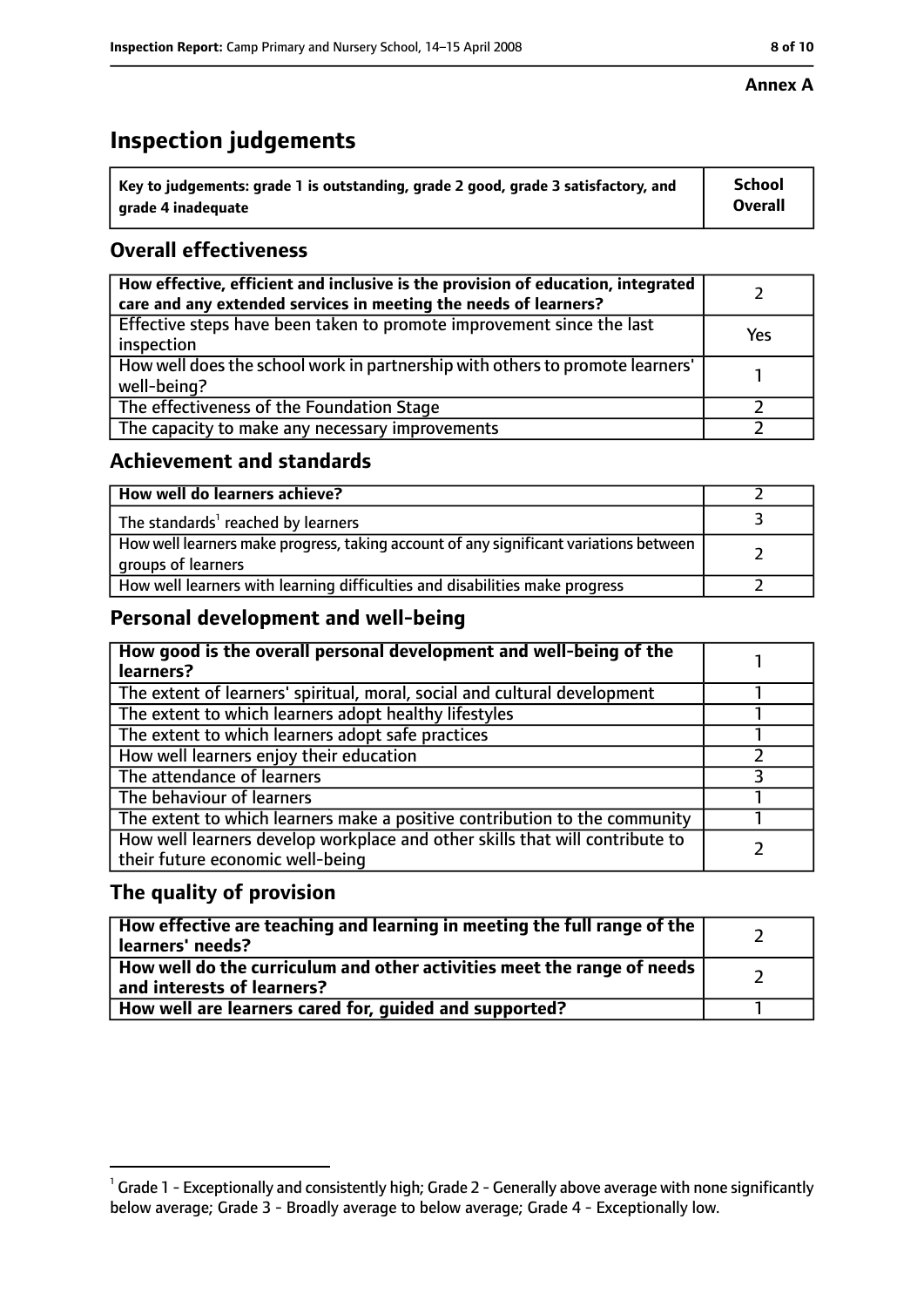# **Leadership and management**

| How effective are leadership and management in raising achievement<br>and supporting all learners?                                              |     |
|-------------------------------------------------------------------------------------------------------------------------------------------------|-----|
| How effectively leaders and managers at all levels set clear direction leading<br>to improvement and promote high quality of care and education |     |
| How effectively leaders and managers use challenging targets to raise standards                                                                 |     |
| The effectiveness of the school's self-evaluation                                                                                               |     |
| How well equality of opportunity is promoted and discrimination tackled so<br>that all learners achieve as well as they can                     |     |
| How effectively and efficiently resources, including staff, are deployed to<br>achieve value for money                                          |     |
| The extent to which governors and other supervisory boards discharge their<br>responsibilities                                                  |     |
| Do procedures for safequarding learners meet current government<br>requirements?                                                                | Yes |
| Does this school require special measures?                                                                                                      | No  |
| Does this school require a notice to improve?                                                                                                   | No  |